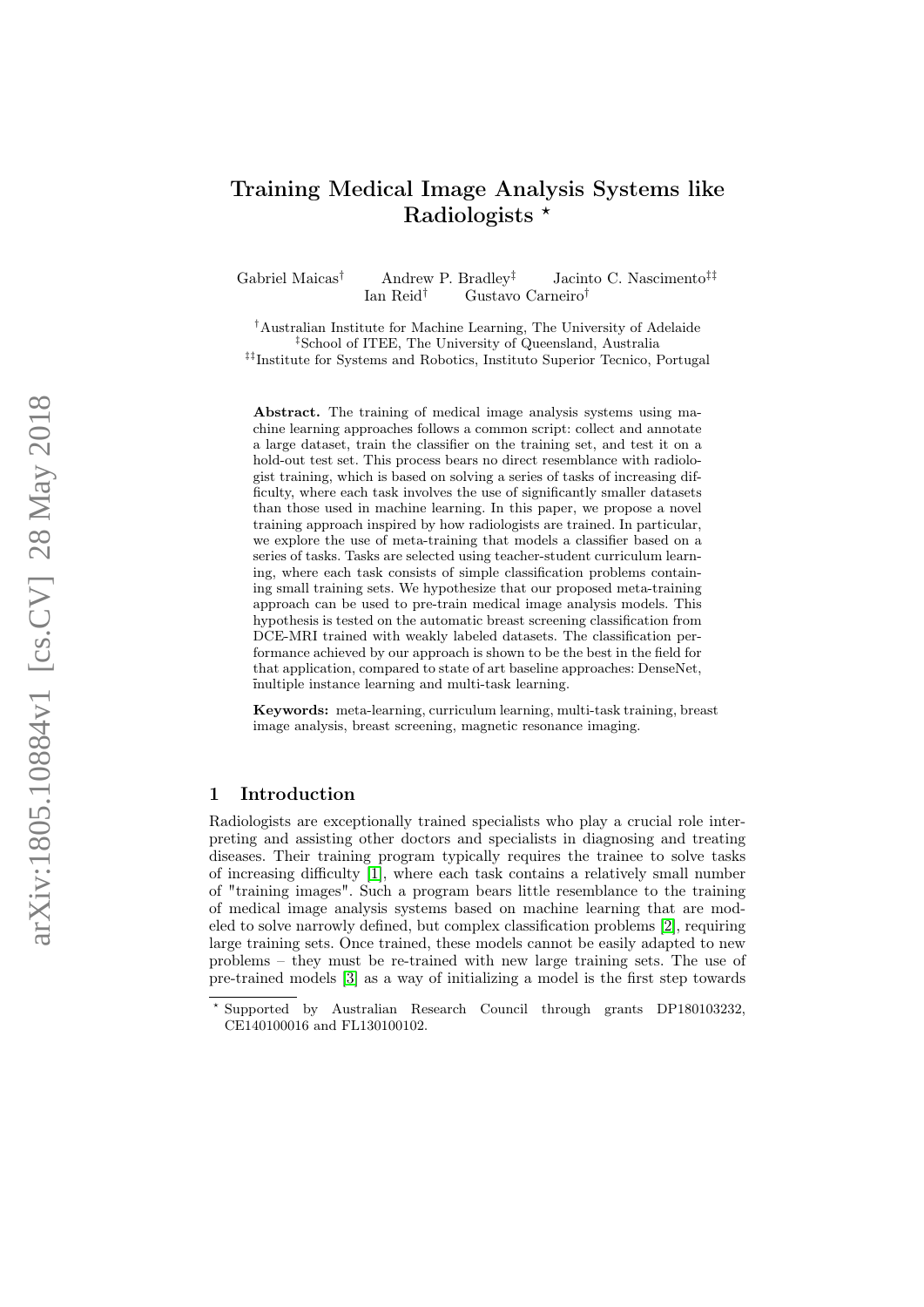#### 2 Authors Suppressed Due to Excessive Length

a more similar approach to the training program of radiologists. However, pretraining does not train a model to be able to learn new tasks – instead it is a "trick" to improve convergence and generalization. Meanwhile, machine learning researchers have developed more effective learning to learn approaches [\[4\]](#page-7-3) – such approaches are motivated by the ability of humans to learn new tasks quickly and with limited "training sets". The optimization in such approaches penalizes classification loss and inefficient learning on new tasks (i.e., classification problems) by using a training scheme that continuously samples new tasks, mimicking the human training process. Our hypothesis is that medical machine learning methods could benefit from such an radiologist's style training process.

In this paper, we introduce an improved model agnostic meta-learning [\[4\]](#page-7-3) (MAML) as a way of pre-training a classifier. The training process maximizes the ability of the classifier to adapt to new tasks using relatively small training sets. We also propose a technical innovation for MAML [\[4\]](#page-7-3), by replacing the random task selection with teacher-student curriculum learning as an improved way for selecting tasks [\[5\]](#page-7-4). This task selection process is based on the model's performance on the tasks, trying to mimic radiologists' training. Our improved MAML is tested on weakly-supervised breast screening from DCE-MRI, where samples are globally annotated with classes: no findings, benign lesions and malignant lesions, but these samples do not have lesion delineations. Note that the use of weakly-labeled datasets is becoming increasingly important for medical image analysis as this is the data available in clinical practice [\[2\]](#page-7-1).

We test our proposed approach on a dataset of dynamic contrast enhanced MRI for the breast screening classification. Results show that our proposed approach improves the area under the ROC curve (AUC), outperforming baselines such as DenseNet [\[6\]](#page-7-5), which holds the state-of-the-art (SOTA) for many classification problems; multiple-instance learning [\[7\]](#page-7-6), which holds SOTA for breast screening in mammography; and multi-task learning [\[8\]](#page-7-7). Our learning approach produces an AUC of 0.90, which is better than the best result from the baseline methods that achieves an AUC of 0.85.

## 2 Literature Review

Breast screening from DCE-MRI aims at early detection of breast cancer in women at high-risk [\[9\]](#page-7-8). Currently, this screening process is mostly done manually, where its success depends on the radiologist's abilities [\[10\]](#page-7-9). An automated breast screening system working as a second reader can help radiologists reduce variability and increase the sensitivity and specificity of their readings. Traditionally, such systems rely on classifiers trained with large-scale strongly labeled datasets (i.e., containing lesion delineation and global classification) [\[11,](#page-7-10)[12,](#page-7-11)[13,](#page-7-12)[14,](#page-7-13)[15\]](#page-7-14). The non-scalability of this process (due to costs related to the annotation process) motivated the development of learning methods that can use weakly-labeled training sets [\[7\]](#page-7-6) (i.e., samples contain only global classification). However, these methods still follow traditional machine learning approaches, which means that they still need large-scale training sets, even when the model has been pre-trained from other classification problems [\[3\]](#page-7-2).

Contrasting with traditional machine learning algorithms, humans excel at learning new skills and new "classification" problems, where new learning tasks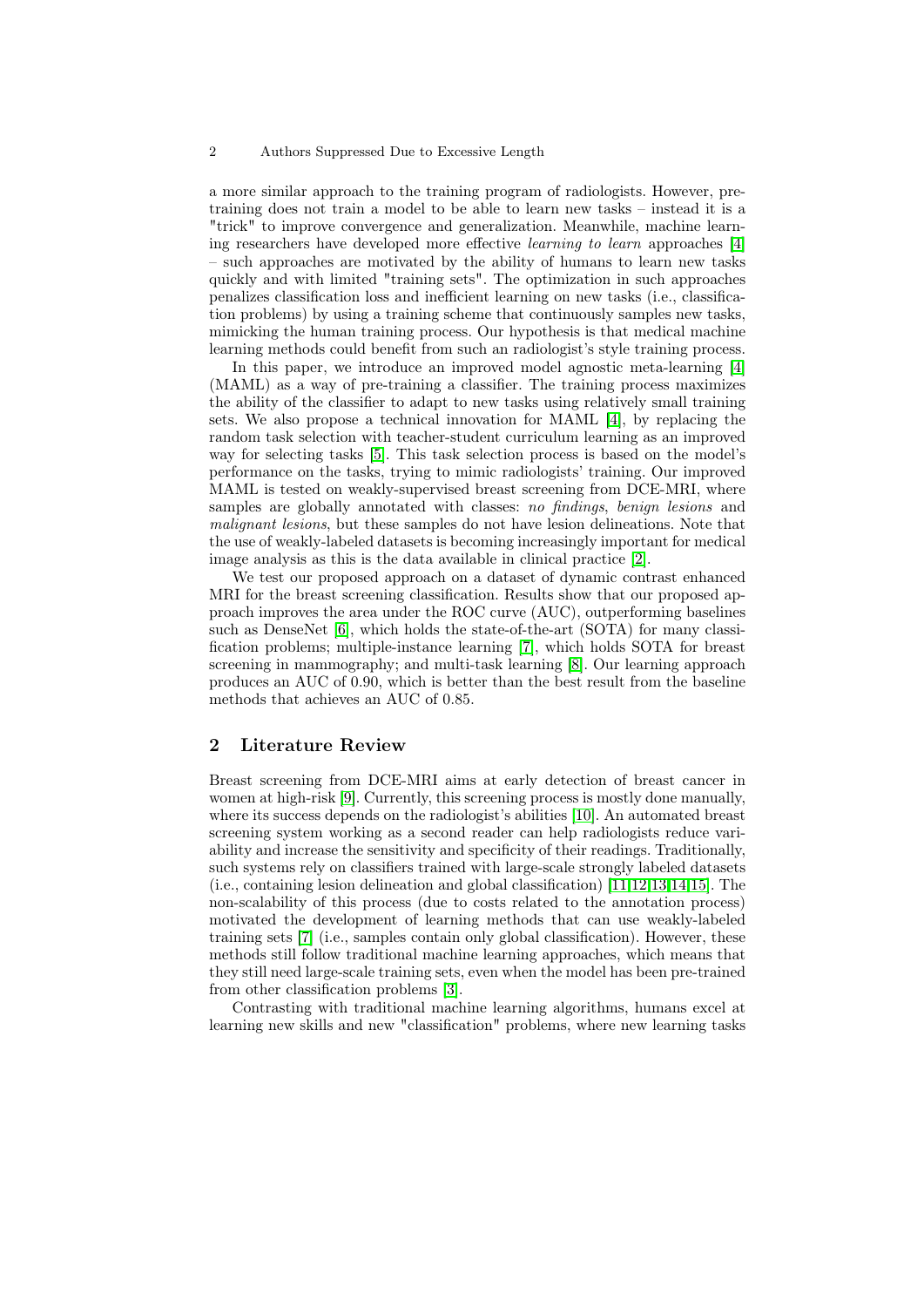often require fewer training samples than the ones before. This learning to learn ability has inspired the development of a new generation of machine learning algorithms. For example, multi-task learning uses an optimization function that is trained to simultaneously minimize the loss of several different, but related classification problems [\[8\]](#page-7-7), helping the regularization of the training procedure. Nevertheless, multi-task learning does not address the issue of making a model effective at learning new classification problems with small datasets. This issue is addressed by meta-learning [\[4\]](#page-7-3), which has been designed to solve the few-shot learning problem, where the classifier is trained to train for new classification problems with previously unseen classes containing a small number of images. In meta-learning for few-shot classification, the model is meta-trained to solve classification problems for many randomly sampled tasks (i.e., the tasks are not fixed as in multi-task learning). Then the model is meta-tested by classifying unseen classes after being able to adapt using few training images of such unseen classes.

We explore the potential to improve the meta-learning process using a more useful (i.e., non random) task sampling procedure. For example, formulating the task sampling as a multi-armed bandit problem has been shown to produce faster convergence and better generalization [\[16\]](#page-7-15). Similarly, Matiisen *et al.* [\[5\]](#page-7-4) proposed a new form of curriculum learning [\[17\]](#page-7-16) that selects new tasks based not on their performance but on their performance improvement. However, these task sampling approaches have been applied in traditional machine learning problems, where the selection process is applied to the training samples instead of tasks, which means that our proposed application of curriculum learning for task selection in meta-learning is novel, to the best of our knowledge <sup>[1](#page-2-0)</sup>.

## 3 Methodology

Our methodology consists of three stages (see Fig. [1\)](#page-3-0). We first meta-train the model using different tasks (each containing relatively small training sets) to find a good initialization that is then used to train the model for the breast screening task (i.e., the healthy and benign versus malignant task). The inference is performed using previously unseen test data. Below, we define the dataset and describe each stage.

#### <span id="page-2-1"></span>3.1 Dataset

Let the dataset be represented by  $\mathcal{D} = \{(\mathbf{v}_i, \mathbf{t}_i, b_i, d_i, y_i)\}_{i=1}^{|\mathcal{D}|}$  where  $\mathbf{v} : \mathcal{Q} \to \mathbb{R}$  is the first subtraction DCE-MRI volume ( $\Omega$  denotes the volume lattice),  $\mathbf{t} : \Omega \to \mathbb{R}$ is the T1-weighted volume,  $b \in \{\text{left}, \text{right}\}\$  indicates if this is the left or right breast of the patient,  $d_i \in \mathbb{N}$  denotes patient identification, and  $y \in \mathcal{Y} = \{0, 1, 2\}$ is the volume label  $(y_i = 2$ : breast contains a malignant lesion,  $y_i = 1$ : breast contains at least one benign and no malignant findings, and  $y_i = 0$ : no findings). We divide  $\mathcal D$  using the patient identification into the training set  $\mathcal T$ , validation set  $V$  and testing set  $S$ , with no overlap between these sets.

<span id="page-2-0"></span> $^{\rm 1}$  While writing the final draft of this paper, we noticed a recent approach by Sharma et al. [\[18\]](#page-7-17). However, they sample tasks for the problem of multi-task learning. In addition, sampling tasks is not based on the improvement of performance, but tasks where the performance is worse.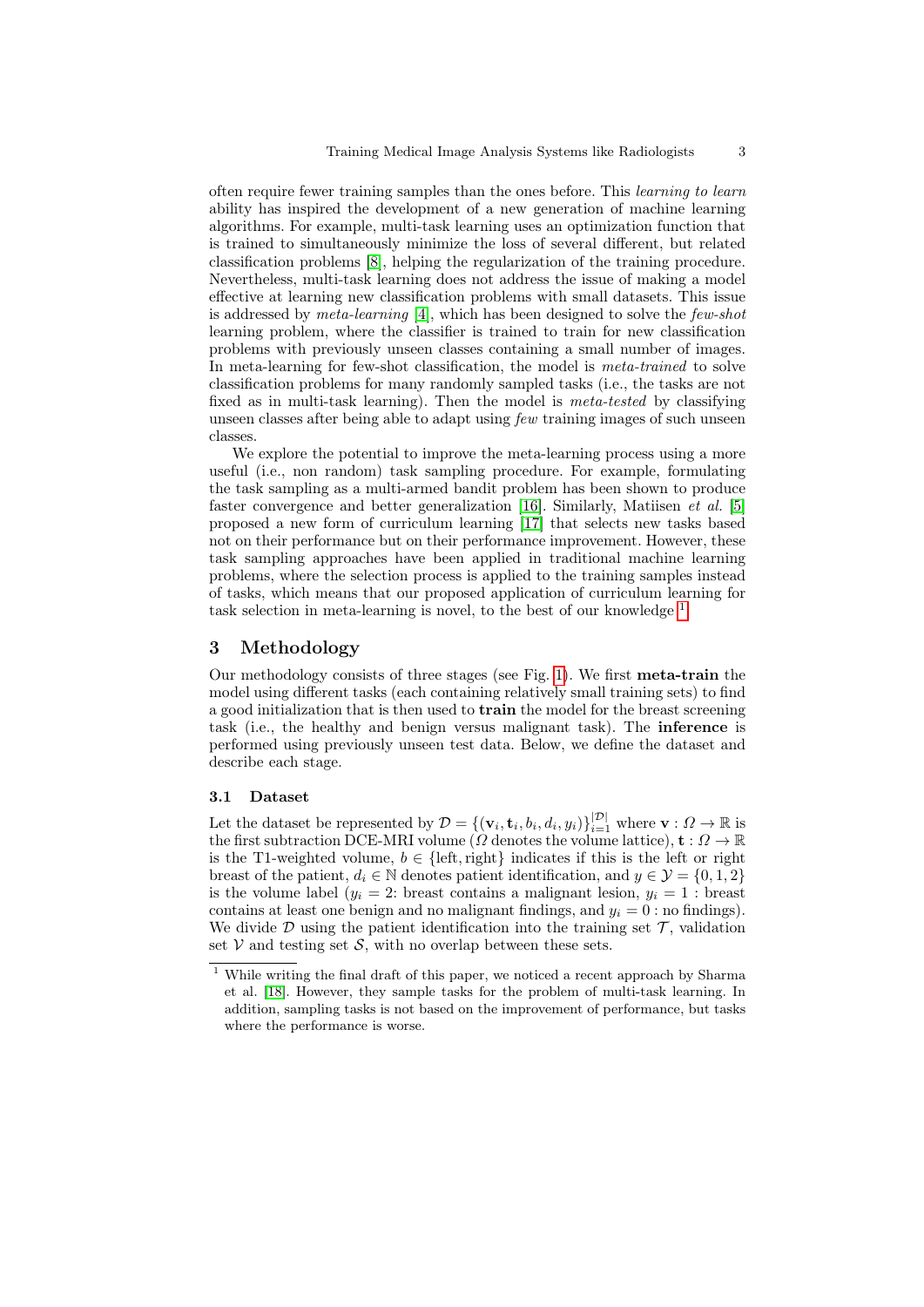#### <span id="page-3-0"></span>4 Authors Suppressed Due to Excessive Length



Fig. 1: The model is first meta-trained using several tasks containing relatively small training sets. The meta-trained model is then used to initialize the usual training process for breast screening (i.e., healthy and benign versus malignant). The probability of malignancy is estimated from a forward pass during the inference process.

For the meta-training phase, we use the meta-training set defined by  $\{\mathcal{D}_j\}_{j=1}^5$ where each meta-set  $\mathcal{D}_j \subseteq \mathcal{T}$  contains the relevant volumes for the classification task  $K_i$ , defined as follows: 1)  $K_1$  classifies volumes that contain any findings (benign or malignant); 2)  $K_2$  discriminates between volumes with no findings and malignant findings; 3)  $K_3$  discriminates between volumes with no findings and benign findings; 4)  $K_4$  discriminates volumes with benign findings against malignant findings; and 5)  $K_5$  addresses breast screening, i.e. finding volumes that contain malignant findings.

#### 3.2 Model

We meta-train a model across a number of tasks so that it can be quickly trained to new unseen tasks from few images, or fine-tuned to become more effective at one of the tasks used in the meta-training phase. See algorithm [1](#page-3-1) for an overview of the methodology.

<span id="page-3-1"></span>

| <b>Algorithm 1</b> Overview of the meta-training procedure                                                         |                                                                                                       |                                   |  |  |  |  |  |
|--------------------------------------------------------------------------------------------------------------------|-------------------------------------------------------------------------------------------------------|-----------------------------------|--|--|--|--|--|
| 1: <b>procedure</b> META-TRAIN( $\{K_1 \dots K_5\}$ , $\{\mathcal{D}_1 \dots \mathcal{D}_5\}$ , model $f_\theta$ ) |                                                                                                       |                                   |  |  |  |  |  |
| 2:                                                                                                                 | Initialise model parameters $\theta$                                                                  |                                   |  |  |  |  |  |
| 3:                                                                                                                 | for $m = 1$ to M do                                                                                   | $\triangleright$ Meta-update Loop |  |  |  |  |  |
| 4:                                                                                                                 | <b>Create</b> meta-batch $\mathcal{K}_m$ by sampling $ \mathcal{K}_m $ tasks from $\{K_1 \dots K_5\}$ |                                   |  |  |  |  |  |
| 5:                                                                                                                 | for each task $K_i \in \mathcal{K}_m$ do                                                              |                                   |  |  |  |  |  |
| 6:                                                                                                                 | <b>Adapt</b> model with (1) using samples from $\mathcal{D}_i$                                        | $\triangleright$ Adaptation       |  |  |  |  |  |
| 7:                                                                                                                 | <b>Update</b> model parameters with $(2)$                                                             | $\triangleright$ Meta-update      |  |  |  |  |  |

Let  $f_{\theta}$  be the model parameterized by  $\theta$ . For each meta update, the model adapts to the multiple tasks using the meta-batch set  $\mathcal{K}_m$ . The tasks included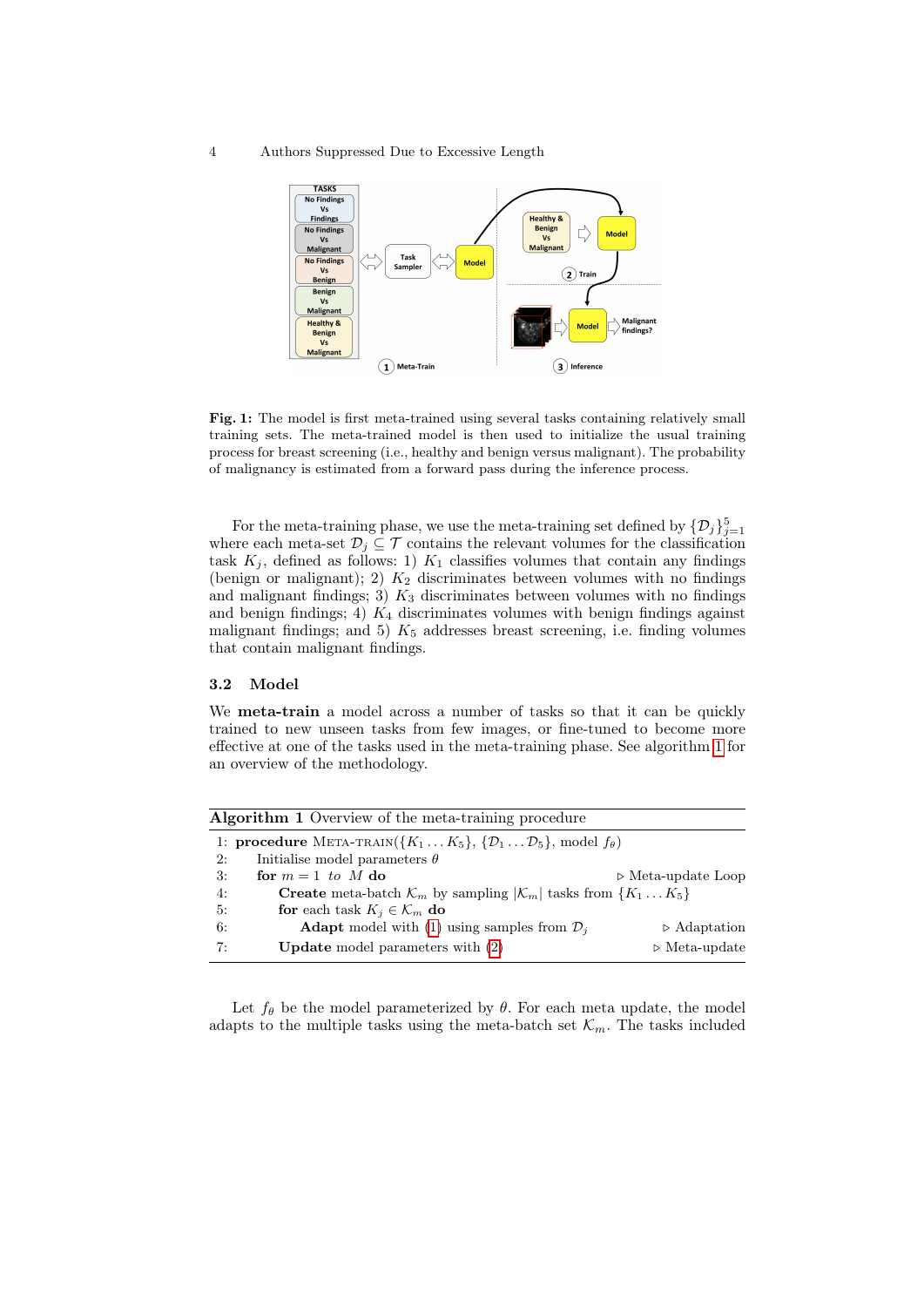in  $\mathcal{K}_m$  are sampled according to one of the methods described below in Sec. [3.3.](#page-4-2) For each task  $K_j \in \mathcal{K}_m$ , we sample from  $\mathcal{D}_j$  a training set  $\mathcal{D}_j^{tr}$  and a validation set  $\mathcal{D}_j^{val}$  with  $N^{tr}$  and  $N^{val}$  volumes, respectively. The model parameter  $\theta$ adaptation is performed with the following gradient descent at time step  $t$ :

<span id="page-4-0"></span>
$$
\theta_{j}^{\prime(t)} = \theta^{(t)} - \alpha \frac{\partial \mathcal{L}_{K_{j}}\left(f_{\theta^{(t)}}\left(\mathcal{D}_{j}^{tr}\right)\right)}{\partial \theta},\tag{1}
$$

where  $\alpha$  denotes the adaptation learning rate, and  $\mathcal{L}_{K_j}\left(f_{\theta}\left(\mathcal{D}_j^{tr}\right)\right)$  is the crossentropy loss to train for the classification task  $K_j$ . Finally, given the adapted models  $f_{\theta_j^{(t)}}$  for each task  $K_j \in \mathcal{K}_m$ , the model parameter  $\theta$  is **meta-updated** from the error on the validation volumes  $\mathcal{D}_j^{val}$  of the task w.r.t. the initial parameters  $\theta^{(t)}$ :

<span id="page-4-1"></span>
$$
\theta^{(t+1)} = \theta^{(t)} - \beta \sum_{K_j \in \mathcal{K}_m} \frac{\partial \mathcal{L}_{K_j} \left( f_{\theta_j^{\prime (t)}} \left( \mathcal{D}_j^{val} \right) \right)}{\partial \theta}, \tag{2}
$$

where  $\beta$  denotes the meta-learning rate. In summary, the **meta-training** phase consists of updating the parameters of the model based on the error in validation images after being *adapted* to a task using few images. This is equivalent to the following optimization:

$$
\min_{\theta} \sum_{K_j \in \mathcal{K}_m} \mathcal{L}_{K_j} f_{\theta_j^{(t)}}(\mathcal{D}_j^{val}) = \min_{\theta} \sum_{K_j \in \mathcal{K}_m} \mathcal{L}_{K_j} \left( f_{\theta^{(t)} - \alpha \frac{\partial \mathcal{L}_{K_j} \left( f_{\theta^{(t)}}(\mathcal{D}_j^{tr}) \right)}{\partial \theta}}(\mathcal{D}_j^{val}) \right)
$$
(3)

The resulting model  $f_{\theta}$  obtained after the completion of the meta-training process is then fine-tuned using the cross entropy loss for the breast screening binary classification problem. This process consists of the **training phase**, where we use the training set  $\mathcal T$  for training and validation set  $\mathcal V$  for model selection. The final model is tested during the **inference phase** by feeding testing volumes from  $\mathcal S$  through the network to estimate their probability of malignancy.

### <span id="page-4-2"></span>3.3 Task Sampling

The sampling process to select |K| tasks from  $\bigcup_{j=1}^{5} K_j$  (step 4 of Alg. [1\)](#page-3-1) is currently based on random sampling [\[4\]](#page-7-3). However, we consider this to be a crucial step in that algorithm, and therefore propose four sampling methods for step 4 of Alg. [1.](#page-3-1) In particular, we study the following sampling methods: 1) Random: randomly sample all tasks with replacement [\[4\]](#page-7-3); 2) All-task: sample all  $|\mathcal{K}| = 5$  tasks exactly once; 3) **Teacher-Student Curriculum Learning** (CL) [\[5\]](#page-7-4): sample tasks that can achieve a higher improvement on their performance. This is formalized by a partially observable Markov decision process (POMDP) parametrized by the *state*, which is the current parameter vector  $\theta^{(t)}$ ; the next *action* to perform, which is the task  $K_i$  to train on; the *observation*  $O_{K_j}$ , consisting of the AUC improvement after adapting the parameters from  $\theta^{(t)}$  to  $\theta'^{(t)}$  for task  $K_j$ ; and the *reward*  $R_{K_j}$ , which is computed from the AUC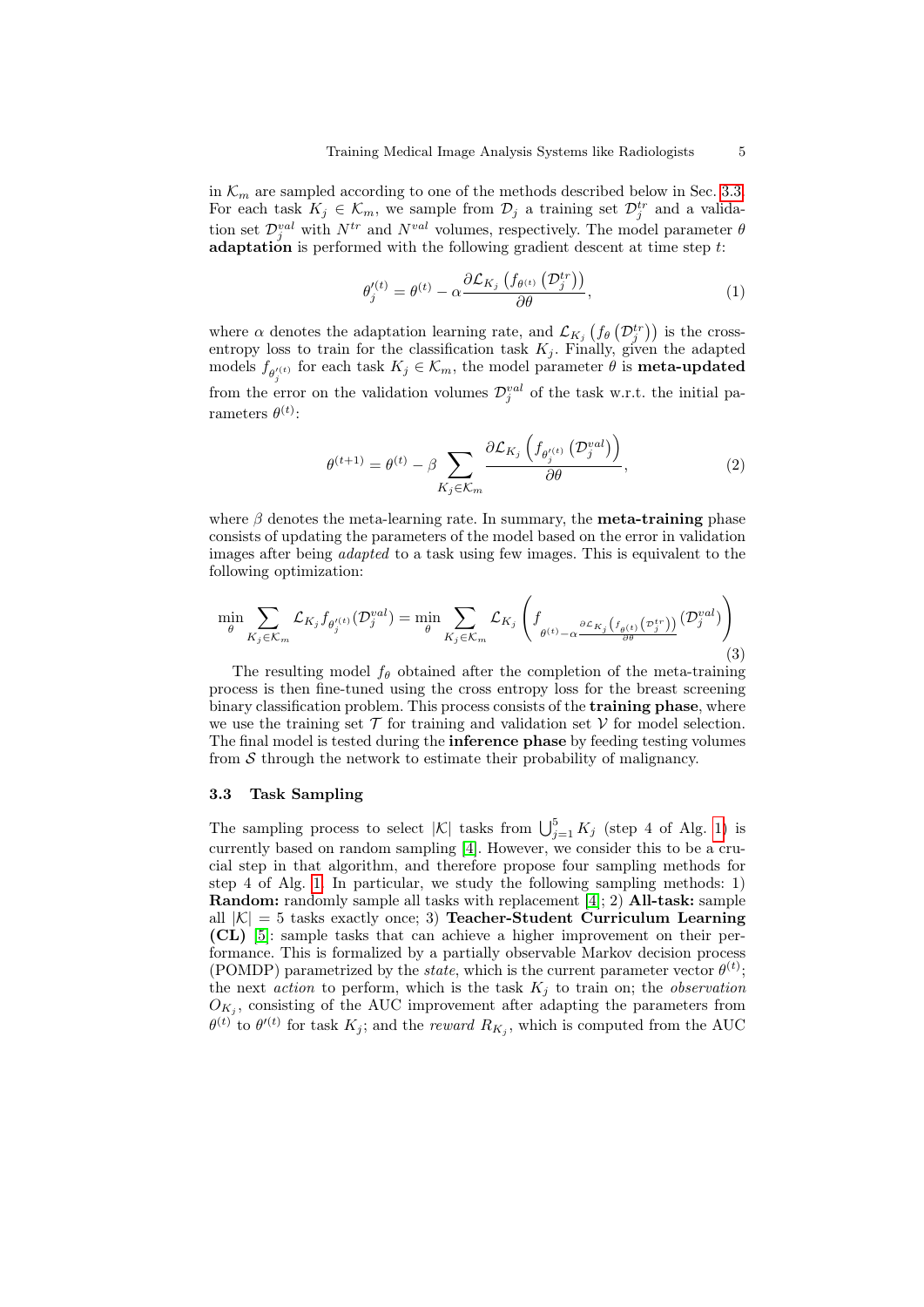<span id="page-5-0"></span>

| $\sf Baseline$ | <b>AUC</b> |
|----------------|------------|
| DenseNet [6]   | 0.83       |
| MIL [7]        | 0.85       |
| Multi-task [8] | 0.85       |

|              |                | AUC per sampling method                                                     |      |      |                |  |
|--------------|----------------|-----------------------------------------------------------------------------|------|------|----------------|--|
| $\bf{Model}$ |                | $  \mathcal{K}  \textbf{Random} \textbf{All-task} \textbf{MAB} \textbf{CL}$ |      |      |                |  |
| <b>BSML</b>  | 3              | 0.86                                                                        | N/A  | 0.88 | $ 0.90\rangle$ |  |
| BSML         | 5.             | 0.85                                                                        | 0.89 | 0.89 | $ 0.90\rangle$ |  |
| BSML-NS      | $\overline{4}$ | 0.85                                                                        | 0.88 | 0.87 | 0.89           |  |

Table 1: Baseline AUC for classifiers trained on breast screening.

Table 2: AUC for our proposed models depending on the meta-batch size and task sampling methods and trained for breast screening.

improvement of the current observation  $O_{K_i}$  minus the AUC improvement obtained from the last time the task  $K_i$  was sampled. The goal of the sampling algorithm is to maximize the score of all tasks, which is solved based on reinforcement learning using Thompson sampling. More specifically, a buffer  $B_j$ stores the last B rewards for task  $K_j$ , and at sampling time, a recent reward is randomly chosen from each of the buffers  $\mathcal{B}_i$ . The next task for the meta-training is the one associated with the buffer that produced the highest absolute valued recent reward. This procedure chooses to lean a task until its improvement stabilizes, and then different tasks will be sampled and so on. Note that by sampling according to the absolute value, tasks where the performance is decreasing will tend to be sampled again; and 4) Multi-armed bandit (MAB) [\[16\]](#page-7-15): sample in the same way as the CL approach above, but the observation  $O_{K_j}$  is stored in the buffer instead of the reward  $R_{K_j}$ . Also, the next task is selected based on the highest valued recent observation (not its absolute value).

## 4 Experiments and Results

We assess our methodology on a breast DCE-MRI dataset containing 117 patients, divided into a training set with 45 patients, a validation with 13 and a test set with 59 patients [\[19](#page-7-18)[,15\]](#page-7-14). Each sample for each patient in this dataset contains T1-weighted and dynamically-contrast enhanced MRI volumes. Given the current interest in decreasing the number of scans [\[12,](#page-7-11)[15\]](#page-7-14), only the first subtraction volume is used. Although all patients contain at least one lesion (benign or malignant, confirmed by biopsy), not all breasts contain lesions. The T1-weighted volume is only used to automatically segment and extract the left and right breasts into volumes of size  $100 \times 100 \times 50$  [\[15\]](#page-7-14) and assign separate labels to them, where the label of a breast can be "no-finding", "malignant" (if it contains at least one malignant lesion), or "benign" (if all lesions are benign). All evaluations below are based on the area under the ROC curve (AUC).

The model  $f_\theta$  is based on the DenseNet [\[6\]](#page-7-5), which currently holds the best classification performance in several computer vision applications. The model architecture and hyper-parameters are selected based on the highest AUC for the breast screening problem in the validation set, which contains five dense blocks of two dense layers each, trained with a learning rate of 0.01 and a batch size of 2 volumes. For our proposed methodology (labeled as BSML), the number of meta-updates is  $M = 3000$ , the meta-learning rate  $\beta = 0.001$ , the number of training and validation volumes selected for task  $K_j$  from the meta-set  $\mathcal{D}_j$  is  $N^{tr} = N^{val} = 4$ , the number of gradient descent updates is 5, and the adaptation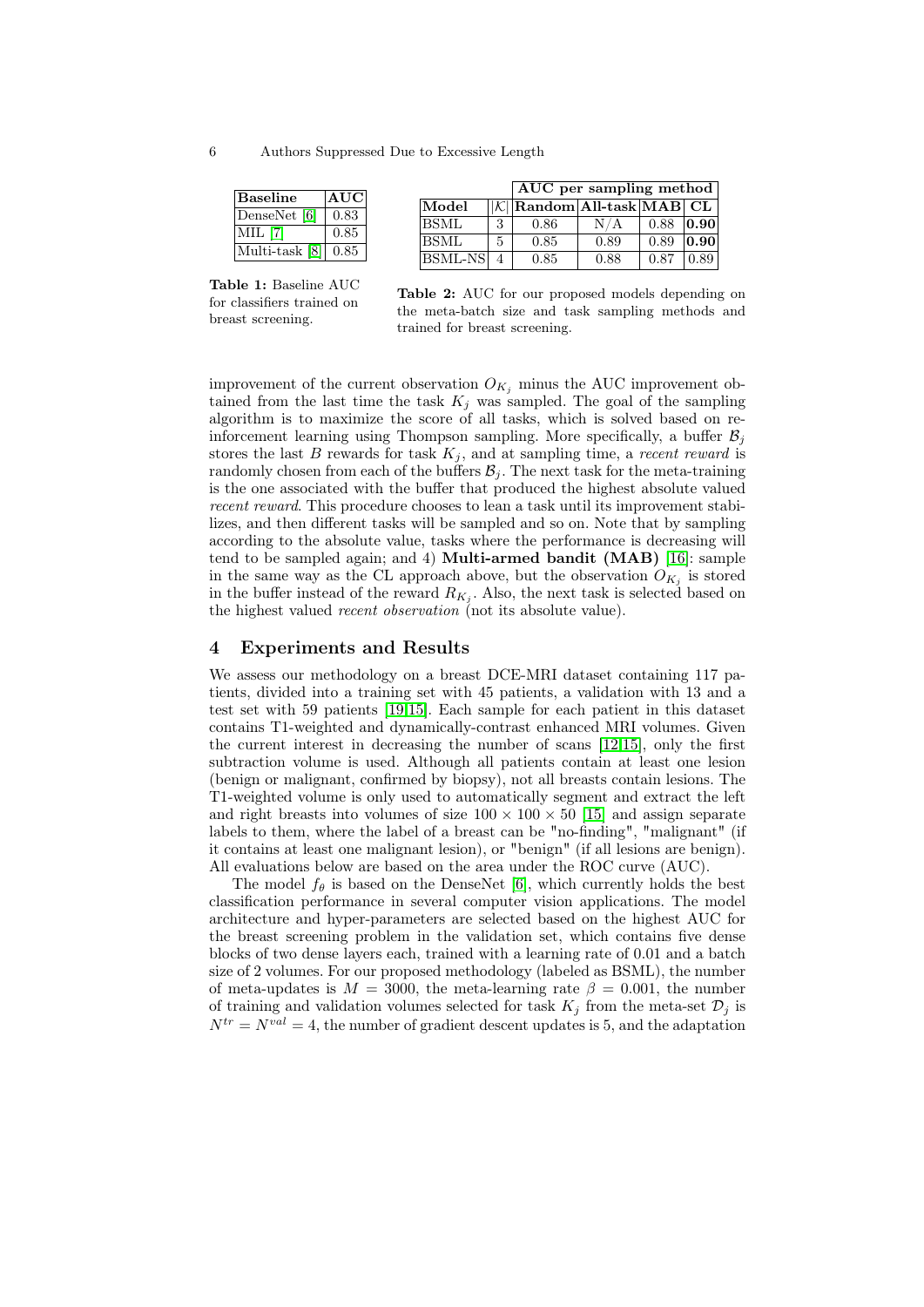<span id="page-6-4"></span>

<span id="page-6-3"></span><span id="page-6-2"></span><span id="page-6-1"></span><span id="page-6-0"></span>Fig. 2: Classification examples. Image [\(2a\)](#page-6-0) shows a correct negative classification of a volume containing a benign lesion, images [\(2b\)](#page-6-1) and [\(2c\)](#page-6-2) show an correct positive classification of a volume containing a malignant lesion, and image [\(2d\)](#page-6-3) shows an false negative classification of a volume containing a small malignant lesion.

learning rate  $\alpha = 0.1$ . We check the influence of the meta-batch size  $|\mathcal{K}| \in \{3, 5\}$ . Also, we evaluate the influence of all task sampling approaches listed in Sec. [3.3.](#page-4-2) Finally, we also run experiments to check the performance of our model when the task of breast screening is not used for meta-training (BSML-NS). This means that the training process has to learn an unseen task starting from the initialization achieved in the meta-learning step. In this case, we use  $|\mathcal{K}| = 4$  and test the influence of the different task sampling approaches.

Our proposed model is compared against the following baselines: 1) a  $DenseNet$ trained for the breast screening binary classification; 2) the pre-trained DenseNet (1) fine-tuned using a multiple-instance learning framework  $(MIL)$  [\[7\]](#page-7-6) – this approach holds the SOTA for the breast screening problem in mammography; and 3) a DenseNet trained with a *multi-task* loss  $\overline{8}$  using the 5 tasks defined in sec. [3.1.](#page-2-1)

Tables [1](#page-5-0) and [2](#page-5-0) contain the AUC for baselines and experiments detailed above. Figure [2](#page-6-4) shows examples of the classification produced by our methodology.

## 5 Discussion and Conclusion

We presented a methodology to train medical image analysis systems that tries to mimic the process of training a radiologist. This is achieved by meta-training the model with several tasks containing small meta-training sets, followed by a subsequent training to solve the particular problem of interest. We established a new SOTA for the weakly supervised breast screening problem when compared to several baselines such as DenseNet [\[6\]](#page-7-5), a multi-task trained DenseNet [\[8\]](#page-7-7) and a DenseNet fine-tunned in a MIL framework [\[7\]](#page-7-6). Note that the MIL setup does not achieve a large improvement as reported in the original paper [\[7\]](#page-7-6). We believe that this is due to the use of DenseNet, which tends to show better classification results than Alexnet [\[7\]](#page-7-6). Also, it is worth mentioning that our proposed method has not shown any false positive classification in the test set.

As reflected in the experiments, the sampling of the tasks to meta-train is an important step of our proposed methodology. In particular, the CL sampling showed more accurate classification than random sampling, which yields similar results to the baselines. The MAB sampling improved over random selection, but it is still not as competitive as curriculum learning. We conjecture that sampling according to the best performance (i.e., MAB) keeps selecting more